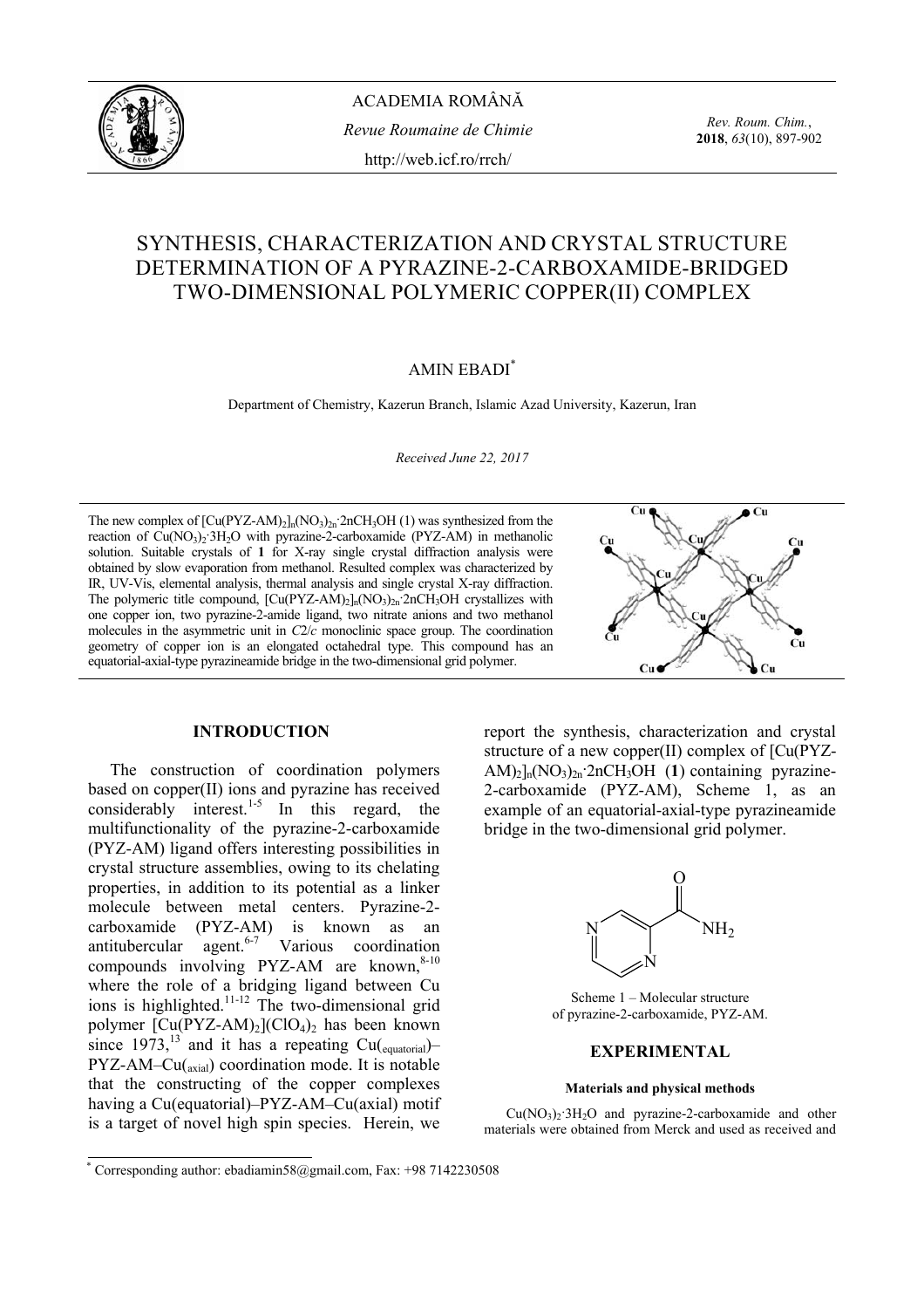without further purification. Infrared spectrum (4000-250 cm<sup>-1</sup>) of solid sample was taken as 1% dispersion in CsI pellets using a Shimadzu-470 spectrometer. UV–Vis spectra were recorded on a Shimadzu 2100 spectrometer, using a 1 cm path length cell, in the range of 250-600 nm. Elemental analysis was performed using a Heraeus CHN-O Rapid analyzer. Melting point was obtained by a Kofler Heizbank Rechart type 7841 melting point apparatus. Thermogravimetric analyses (TGA/DTA) were performed on a Bahr STA-503 thermal analyzer apparatus, in air, in the temperature range 35-400 °C, with a heating rate of  $10^{\circ}$ C/min<sup>-1</sup>.

#### **Synthesis of [Cu(PYZ-AM)2]n(NO3)2n·2nCH3OH (1)**

 $Cu(NO<sub>3</sub>)<sub>2</sub>·3H<sub>2</sub>O$  (2.0 gr, 8.3 mmol) and pyrazine-2carboxamide (2.0 gr, 16.6 mmol) were dissolved in methanol (40 mL). Resulted solution was stirred 2h at room temperature. Suitable crystals for X-ray diffraction measurement were obtained by slow evaporation from the resulted solution over three weeks (yield 2.45 g, 69.0%, m.p. 282 °C-decomposed). IR (CsI, cm-1): 3501m, 3409w, 3275m, 3245m, 1698s, 1520s, 1482s, 1415m, 1386m, 1068m, 850m, 730w, 489w and 412w. Anal. Calcd. C, 28.95; H, 3.64; N, 22.51. Found: C, 28.98; H, 3.69; N, 22.54%.

#### **Crystallographic Data Collection and Structure Determination**

The X-ray diffraction measurement was made on a Bruker APEX II CCD (Karlsruhe, Germany) area detector diffractometer at 298 K and with Mo-Kα radiation, graphite monochromator,  $λ =$ 0.71073Å. The structure of **1** was solved by SHELX-97 and absorption correction was done using the SADABS programs.<sup>14</sup> Data collection, cell refinement, and data reduction was done by APEX II, SAINT, SHELXTL, PLATON, and MERCURY software.<sup>14-17</sup> CCDC reference number is 1543495.

## **RESULTS AND DISCUSSION**

# **Synthesis and characterization**  of  $[Cu(PYZ-AM)_2]_n(NO_3)_{2n}$  2nCH<sub>3</sub>OH (1)

Complex **1** was prepared by the reaction of copper(II) nitrate and pyrazine-2-carboxamide in 1:2 molar ratio in methanol at room temperature during 2 hours, as shown in the following scheme 2:



Suitable blue block crystals for X-ray diffraction analysis of **1** were obtained by slow evaporation from methanol solution after three weeks.

# **Spectroscopic characterization**  of  $\left[\text{Cu}(\text{PYZ-AM})_2\right]_n(\text{NO}_3)_{2n}$ <sup>2</sup>nCH<sub>3</sub>OH (1)

IR absorptions of **1** have been listed in the experimental section. The infrared spectrum for this complex shows several bands in the region of 3275-  $3245$  cm<sup>-1</sup>, which are assigned to the C-H stretching vibrations of the pyrazine ring. The stretching of C=C and C=N in the pyridine moiety appears at 1520 and 1482 cm<sup>-1</sup>. IR spectrum of mentioned complex contains asymmetric OCN and symmetric OCN stretching bands.<sup>18</sup> The asymmetric and symmetric stretching of OCN were observed in the 1698 and

1415 cm<sup>-1</sup>, respectively. The N–H stretching bands were found in the region  $3501-3409$  cm<sup>-1</sup>. Far infrared spectrum of complex **1** was recorded between 500 and 300  $cm^{-1}$ . Vibrations that apear at 489 and 412  $\text{cm}^{-1}$  can correspond to Cu-N and Cu-O stretchings vibrations.<sup>19</sup> Also vibrations that apear at 1386, 1068, 850 and 730  $\text{cm}^{-1}$  can correspond to nitrate stretching and bending vibrations.<sup>19</sup>

 The UV-Vis spectrum of free ligand in methanol solution, Figure 1, features two absorption bands at  $\lambda_{\text{max}}$  = 273 and 324 nm, corresponding to the aromatic rings. The spectrum of the complex, Figure 1, besides these two expected bands, shifted to lower wavelength and appearing at 270 and 318 nm, also displays a band at 388 nm. This band can be related to a chargetransfer between copper and ligand.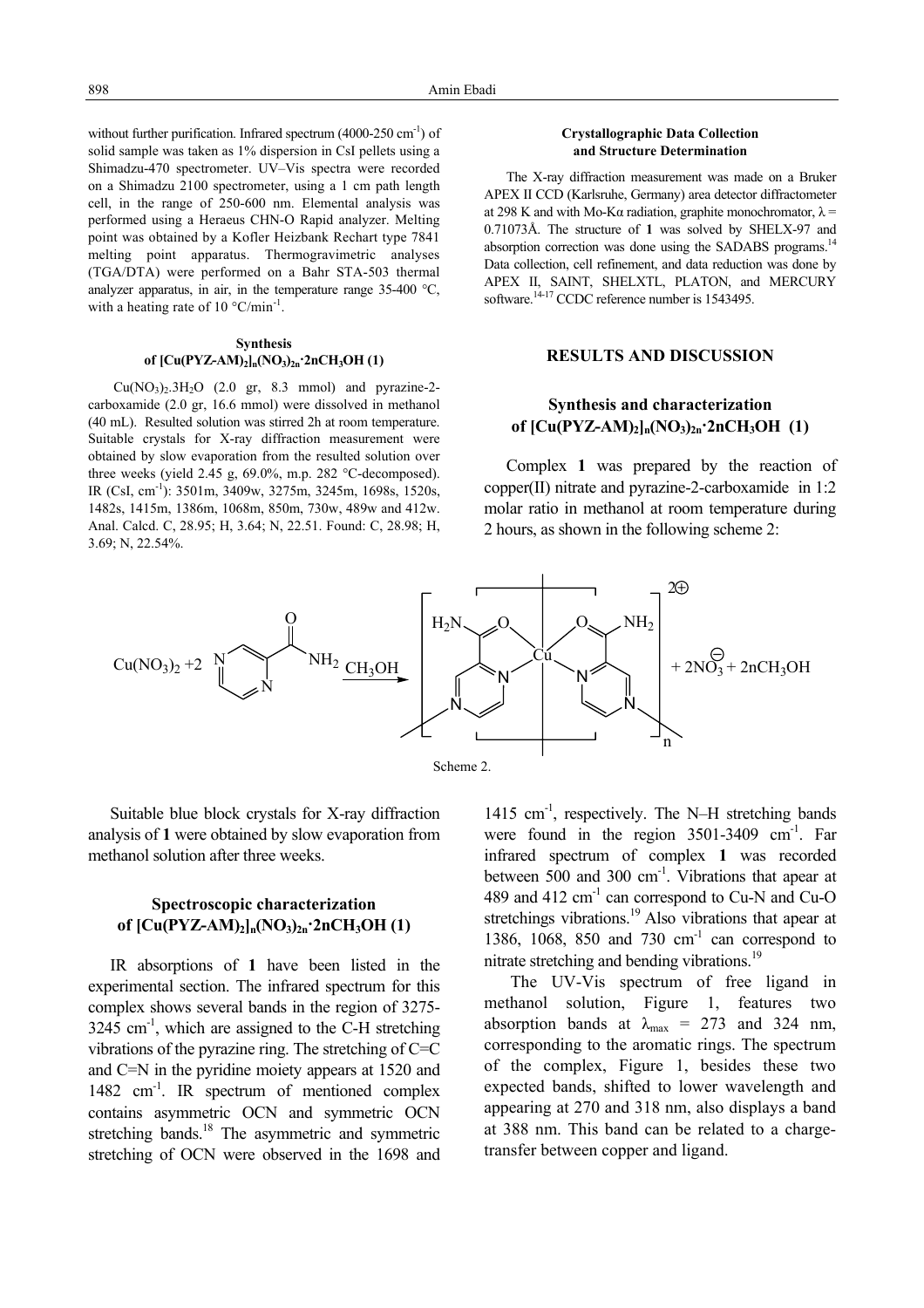

Fig. 1 – The UV-Vis spectra of free ligand and complex **1**,  $[Cu(PYZ-AM)_2]_n[NO_3)_2n$ <sup>2</sup>nCH<sub>3</sub>OH (1), in CH<sub>3</sub>OH solution.

![](_page_2_Figure_3.jpeg)

Fig. 2 – Thermogravimetric analysis of  $\left[\text{Cu}(PYZ-AM)_2\right]_n\left(\text{NO}_3\right)_{2n}$ <sup>2</sup>nCH<sub>3</sub>OH (1).

# **Thermal studies**  of  $\left[\text{Cu}(\text{PYZ-AM})_2\right]_n(\text{NO}_3)_{2n}$ <sup>2</sup>nCH<sub>3</sub>OH (1)

The thermal stability of **1** has been determined on single-crystalline samples between 35-400 °C in air atmosphere with a heating rate of  $10^{\circ}$ C min<sup>-1</sup> by thermogravimetric analysis (TGA)/differential thermal analysis (DTA), Figure 2. The TGA curve shows that compound **1** decomposed in two steps. In the first one, chemical decomposition starts at about 98 °C and ends around 105 °C with the weight loss of  $\sim$ 14% which corresponds to the removing of methanol solvents (calcd. 12.9%). Second one starts at about 198 °C and ends around 285 °C with the weight loss of  $\sim$ 72% corresponding to the decomposition of pyrazine-2-carboxamide ligands and nitrate anions (calcd. 70.6%). These desolvation and decomposition processes show up on DTA curve as two endotherms. The remaining weight of  $\sim$ 17% is corresponded to the CuO (calcd.  $16.0 \%$ ).

## **Single crystal X-ray diffraction study of [Cu(PYZ-AM)2]n(NO3)2n·2nCH3OH (1)**

The crystal structure of **1** was determined by the X-ray diffraction study, Table 1. The asymmetric unit and the atom numbering scheme for complex **1** is shown in Figure 3. Selected bond distances and bond angles of interest are listed in Table 2. This compound crystallizes in the monoclinic *C*2*/c* space group. The coordination geometry of Cu ion is an elongated octahedral type. The Cu1–N2 and Cu1–N3<sup>i</sup> bond lengths are 1.983(4) and 2.467(4) Å, respectively, Table 2. The equatorial positions are occupied by two oxygen atoms, which are situated trans to each other. The equatorial Cu1–O1 distance of 1.264(6) Å is somewhat shorter than equatorial Cu1–N2 one. Consequently, this compound has an equatorial-axial-type pyrazine bridge in the twodimensional grid polymer. The Cu ion has a distorted  $O<sub>h</sub>$  structure. The bond angle of N2–Cu1–  $N3<sup>i</sup>$  in 1 is 91.77(14)° around the ideal angle of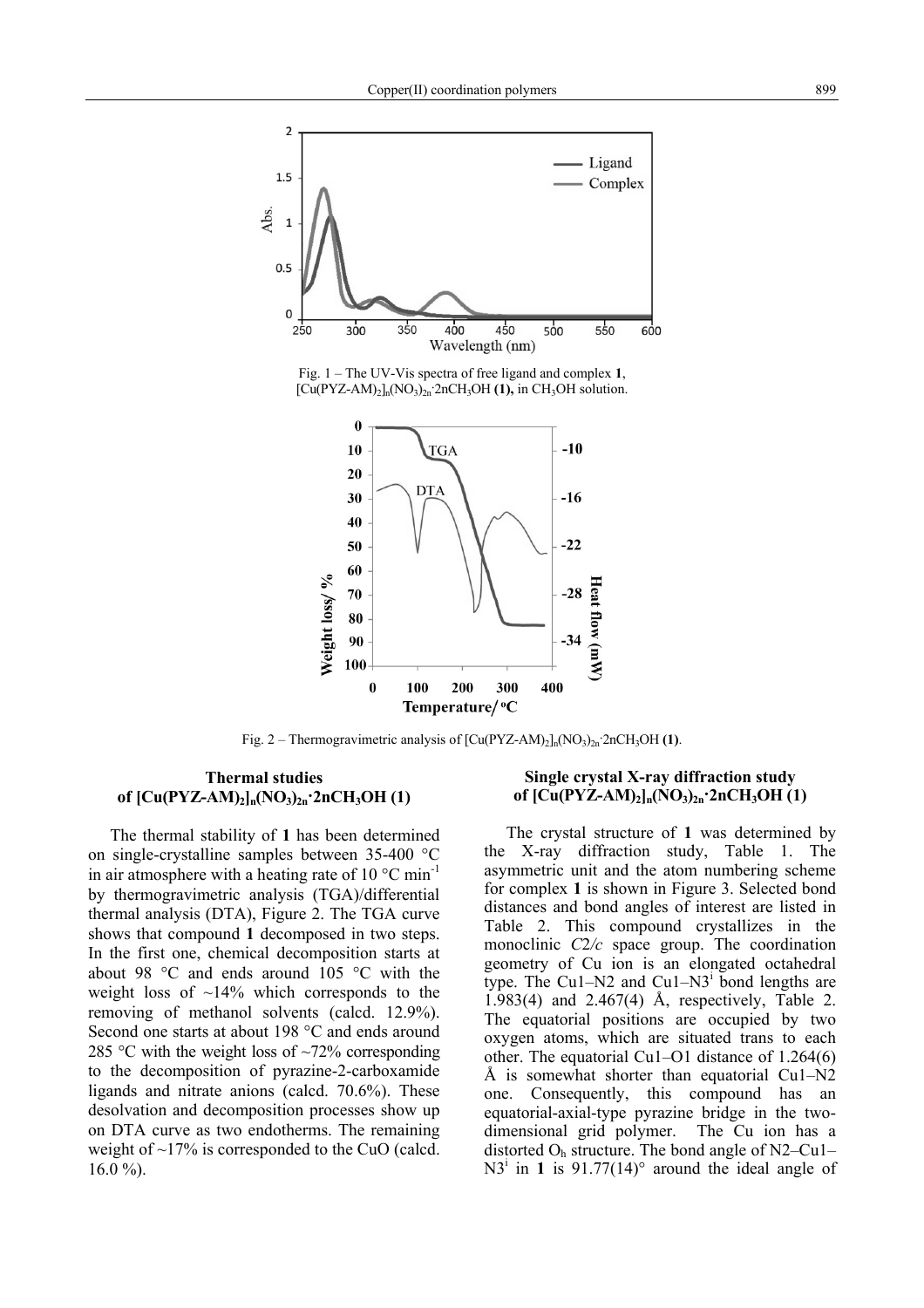90 $^{\circ}$ , while those of O1–Cu1–N2 and O1–Cu1–N3<sup>i</sup> deviate from the right angle, Table 2. Further, the basal Cu1–N2–C2–C5 plane is appreciably pyramidalized, similarly to that of the 2-substituedpyrazine bridged copper(II) complexes.<sup>20</sup> The crystallographic analysis of **1** reveals the presence of a linear chain containing the copper(II) ion. The PYZ-AM ligand exhibits a tridentate coordination mode bridging two copper(II) ions, thus leading to an infinite 2D sheets with an intra-chain Cu…Cu separation of 7.162 Å. The 2-D grid structures of **1**  is shown in Figure 4(a). The infinite twodimensional polymer is located parallel to the crystallographic *bc*-plane. Side-view of the layered structure for **1** is shown in Figure 4(b). There are two nitrate anions in the unit cell of crystal packing of this compound, each one of these nitrate anions is disordered. Disordered nitrate anions are located in the 2D windows while the second ones, are located in the two-dimensional sheets of  $[\{Cu(PYZ-AM)_2\}^{2+}]$  cations parallel to the *bc*plane, that is, the alternating cation and anion layers are stacked along the *a*-axis. As shown in Figure 4(b), stacking of these cations and anion layers cooperate by N-H…O hydrogen bonding between solvent methanol molecules and amidic

NH2-moiety from one side and O-H…O hydrogen bondings between methanol molecules and disordered nitrate anions from the other side, Table 3.

## **CONCLUSION**

A new two-dimensional polymeric complex of copper (II) ion and pyrazine-2-carboxamide ligand,  $[Cu(PYZ-AM)_2]_n(NO_3)_{2n}$ :2nCH<sub>3</sub>OH, has been synthesized and characterized by spectroscopic methods in addition to establishing its single-crystal structure. The coordination geometry of copper ion is an elongated octahedral type. The crystallographic analysis of this compound reveals the presence of a linear chain containing the copper(II) ion. The pyrazineamide ligand exhibits a tridentate coordination mode bridging two copper(II) ions, thus leading to an infinite 2-D sheet. This compound has an equatorial-axial-type pyrazineamide bridge in the two-dimensional grid polymer.

*Acknowledgments.* We would like to thank the Graduate Study Councils of Islamic Azad University, Kazerun branch, for financial support.

| api<br>r. |
|-----------|
|-----------|

| Formula                                 | $C_{12}H_{18}CuN_8O_{10}$ |
|-----------------------------------------|---------------------------|
| Formula weight $(g \text{ mol}^{-1})$   | 497.89                    |
| Temperature /K                          | 298                       |
| Wavelength $\lambda$ /Å                 | 0.71073                   |
| Crystal system                          | Monoclinic                |
| Space Group                             | C2/c                      |
| $a/\text{\AA}$                          | 18.3883(10)               |
| $b/\text{\AA}$                          | 9.5919(6)                 |
| $c/\text{\AA}$                          | 10.6392(5)                |
| $\alpha$ <sup>o</sup>                   | 90                        |
| $\beta$ /°                              | 93.525(4)                 |
| $\gamma$ / $\circ$                      | 90                        |
| Volume/ $\AA^3$                         | 1872.98(18)               |
| Z                                       | $\overline{4}$            |
| Density (calc.) /g cm <sup>3</sup>      | 1.766                     |
| $\theta$ ranges for data collection     | 2.40 -27.00               |
| F(000)                                  | 1020                      |
| Absorption coefficient mm <sup>-1</sup> | 1.241                     |
| Index ranges                            | $-23 \le h \le 22$        |
|                                         | $-12 \leq k \leq 12$      |
|                                         | $-13 \le l \le 13$        |
| Data collected                          | 6108                      |
| Unique data $(R_{\text{int}})$          | 2049, 0.0458              |
| Completeness to theta                   | 99.9                      |
| Parameters, restrains                   | 1363, 0                   |
| Final $R_1$ , w $R_2$ (Obs. data)       | 0.0610, 0.1536            |
| Final $R_1$ , w $R_2$ (All data)        | 0.0736, 0.1601            |
| Goodness of fit on $F^2$ (S)            | 1.061                     |
| Largest diff peak and hole/e. $A^{-3}$  | $1.071, -1.100$           |
| CCDC                                    | 1543495                   |

Crystallographic and structure refinement data for  $\left[\text{Cu}(\text{PYZ-AM})_2\right]_n(\text{NO}_3)_{2n}$ <sup>2</sup>nCH<sub>3</sub>OH (1)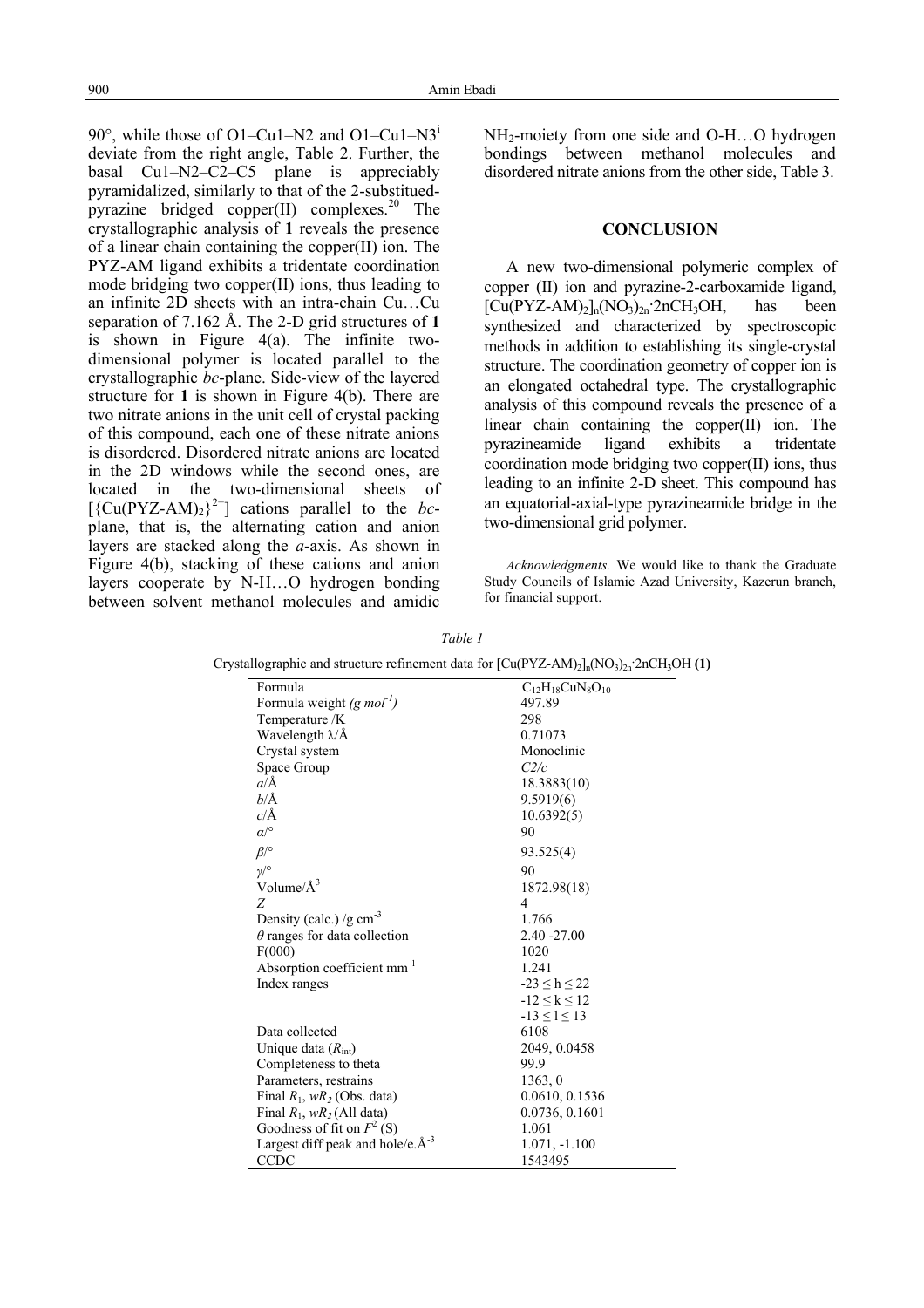![](_page_4_Figure_1.jpeg)

Fig. 3 – The labeled diagram of  $\text{[Cu(PYZ-AM)_2]}_n\text{[NO}_3)_2\text{`2CH}_3\text{OH}$  (1). Thermal ellipsoids are at 50% probability level. One of the nitrate anions is disordered. Symmetry codes: (i) 1/2-x,1/2-y, 1/2-z, (ii) 1/2-x, 1/2+y,-1/2-z, (iii) x, -y, 1/2+z, (iv) 1/2-x,1/2+y, 1/2-z, (v) 1/2-x, -1/2+y,-1/2-z, (vi) 1/2-x, 1/2-y,-1-z.

![](_page_4_Figure_3.jpeg)

Fig. 4 – Crystal packing diagram for  $\left[\text{Cu}(\text{PYZ-AM})_2\right]_n\left(\text{NO}_3\right)_2\cdot 2\text{CH}_3\text{OH}$  (1). (a) formation of 2-D sheets parallel to *bc*-plane (anions and sovent molecules are omitted for better clarity) and (b) stacking of these layers in a-direction, by cooperation of N-H…O hydrogen bonding between solvent methanol molecules and amidic NH<sub>2</sub>-moiety from one side and O-H…O hydrogen bondings between methanol molecules and disordered nitrate anions from the other side. Intermolecular interactions are shown as dashed lines.